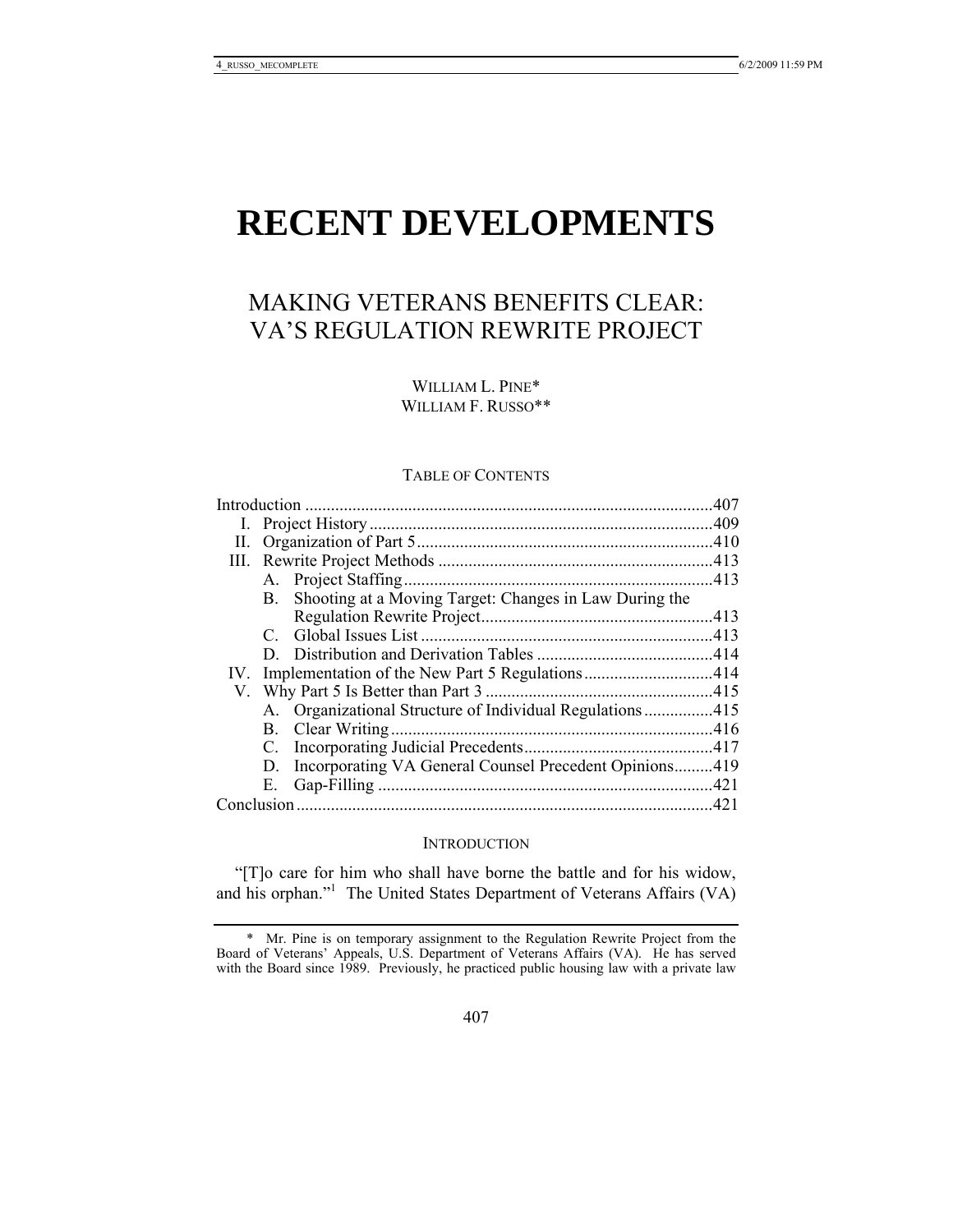implements this eloquently stated mission through a large body of complex regulations. These include the regulations that implement the compensation and pension benefit programs for veterans, their dependents, and their survivors. Through these programs, VA provides more than \$41 billion annually to over 3.7 million veterans and other beneficiaries.<sup>2</sup> "In 2007, VA processed nearly 825,000 claims for disability benefits and added almost 250,000 new beneficiaries to the compensation and pension rolls."<sup>3</sup> These statistics illustrate the economic significance of the compensation and pension programs and highlight the number of Americans that those programs increasingly affect.

VA has numerous publications describing these programs, many of which are available on its website.<sup>4</sup> However, many claimants and beneficiaries need more detailed information. Some claimants try to research the relevant regulations but find them difficult to locate and understand.

The regulations governing VA's compensation and pension programs have evolved over time, some with origins in the 1910s. Many authors have drafted and amended them, each using his or her own particular writing style. As a result, these regulations have become progressively complex, difficult to understand, and sometimes ambiguous, causing uncertainty in the claim process and costly litigation.

For example, a claimant may have a claim with well-established facts but still be uncertain of whether or not his or her claim has merit, thus causing confusion on how best to present and argue the claim. In addition,

3. VA INFORMATION PAMPHLET, *supra* note 2.

 4. U.S. Dep't of Veterans Affairs, Special Programs, http://www.va.gov/spec\_prog.htm (last visited Apr. 15, 2009).

firm in Washington, D.C. He graduated with honors from Harvard University in 1985 and from The George Washington University Law School in 1988.

 <sup>\*\*</sup> Mr. Russo supervises the Regulations Rewrite Project in the Office of the General Counsel at the U.S. Department of Veterans Affairs. Prior to joining VA, he served as Director of the Veterans Benefits Program at Vietnam Veterans of America, a nonprofit veterans service organization. He graduated with honors from the University of Maryland in 1985 and from The George Washington University Law School in 1989. The authors thank Tracy Wang for fine research and editorial assistance in the preparation of this Article. The views expressed herein are the authors' and should not be attributed to the Department of Veterans Affairs or any other person or organization.

 <sup>1.</sup> U.S. Dep't of Veterans Affairs, The Origin of the VA Motto, http://www.va.gov/opa/feature/celebrate/vamotto.asp (last visited Apr. 15, 2009) (describing the impact of Lincoln's address to VA's mission); Abraham Lincoln, President of the United States, *Second Inaugural Address*, *in* INAUGURAL ADDRESSES OF THE PRESIDENTS OF THE UNITED STATES 142–43 (Bicentennial ed. 1989).

 <sup>2.</sup> U.S. DEP'T OF VETERANS AFFAIRS, FY 2009 BUDGET REQUEST 27 (2008), *available at* http://www.va.gov/budget/summary/2009/Fy2009VaBudgetRolloutPresentation.pps; U.S. DEP'T OF VETERANS AFFAIRS, VA INFORMATION PAMPHLET (2008), *available at* http://www1.va.gov/vetdata/docs/Pamphlet\_2-1-08.pdf [hereinafter VA INFORMATION PAMPHLET].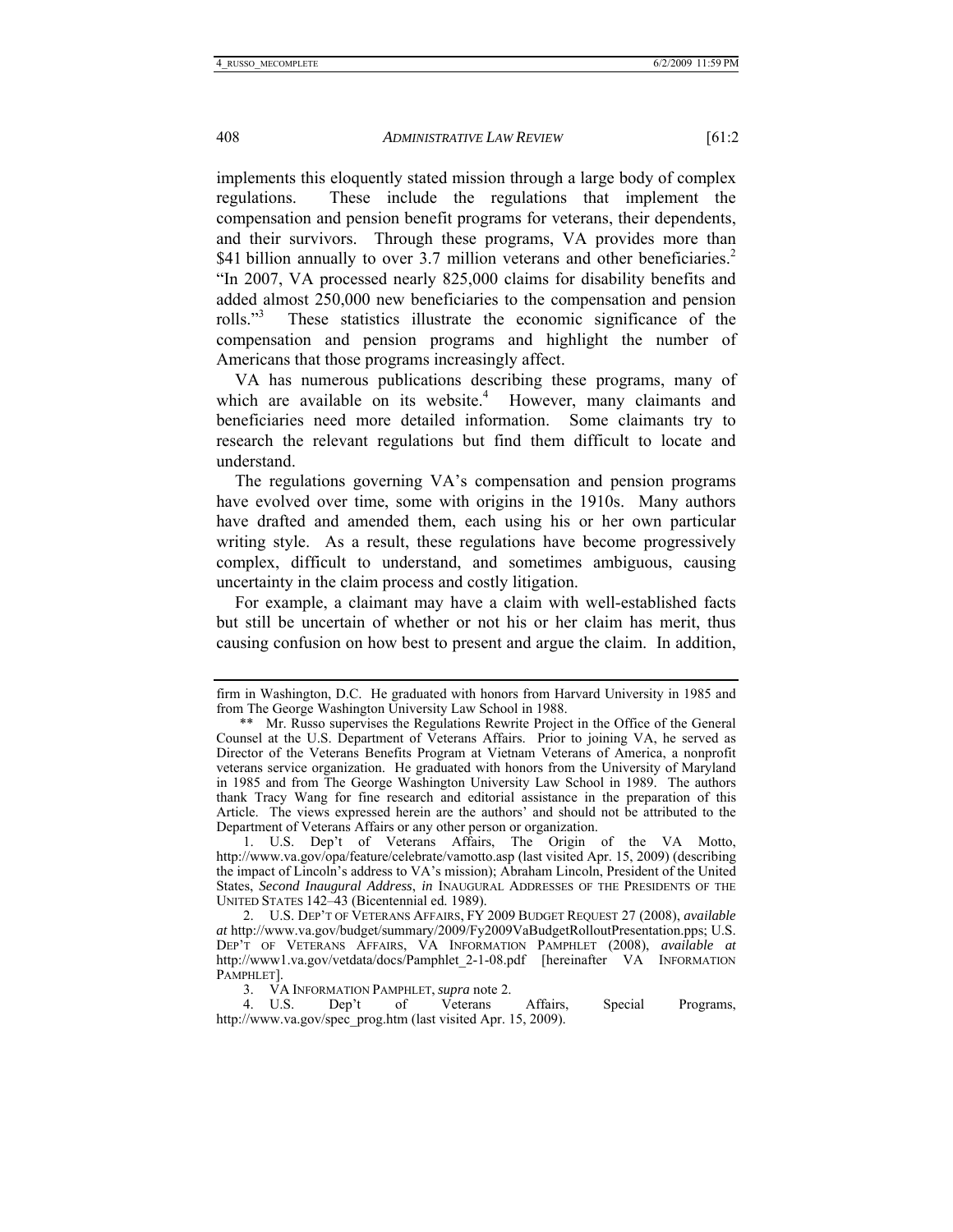if a VA employee is uncertain of what a regulation means and how to apply it, then the employee must research the meaning or seek guidance from a coworker or from the VA Central Office. Ambiguity in regulations drains time and money and increases the likelihood of inconsistent outcomes, even among substantially similar claims.<sup>5</sup>

An ambiguous regulation<sup>6</sup> provoked the recent case of *Haas v*. *Nicholson* (*Haas I*).<sup>7</sup> In *Haas I*, the appellant asserted that 38 C.F.R. § 3.307(a)(6)(iii)<sup>8</sup> meant that service in the waters off the Republic of Vietnam triggered the presumption of exposure to herbicides such as Agent Orange.<sup>9</sup> The U.S. Court of Appeals for Veterans Claims held that the regulation was ambiguous and rejected VA's interpretation of the regulation—that such service did not trigger the presumption—as unreasonable.<sup>10</sup> Although the Federal Circuit ultimately ruled that  $VA's$ interpretation was reasonable,<sup>11</sup> the case caused years of litigation and uncertainty for veterans, their families, and VA.

This Article will describe the efforts VA is making to reduce the ambiguity and contradictions in its regulations. VA's reforms should reduce the uncertainty and litigation resulting from these deficiencies.

# I. PROJECT HISTORY

In 2002, VA began the Rewrite Project to clarify the regulations concerning VA's compensation and pension benefit programs.<sup>12</sup> Secretary

- 6. 38 C.F.R. § 3.307(a)(6)(iii) (2003).
- 7. 20 Vet. App. 257 (2006).

A veteran who, during active military, naval, or air service, served in the Republic of Vietnam during the period beginning on January 9, 1962, and ending on May 7, 1975, shall be presumed to have been exposed during such service to an herbicide agent . . . . "Service in the Republic of Vietnam" includes service in the waters offshore and service in other locations if the conditions of service involved duty or visitation in the Republic of Vietnam.

 <sup>5.</sup> *See* VA OFFICE OF INSPECTOR GENERAL, DEP'T OF VETERANS AFFAIRS, REVIEW OF STATE VARIANCES IN VA DISABILITY COMPENSATION PAYMENTS, REPORT NO. 05-00765-137, at 62–63 (2005), *available at* http://www.va.gov/oig/52/reports/2005/VAOIG-05-00765- 137.pdf [hereinafter VA INSPECTOR GENERAL REPORT] (noting that over the last few years, VA has struggled to achieve consistency in its decisionmaking).

<sup>8.</sup> The regulation implements a portion of 38 U.S.C.  $\S$  1116(a)(1)(B), which provides that one of several specified diseases suffered by a veteran "who, during active military, naval, or air service, served in the Republic of Vietnam" during the specified period "shall be considered to have been incurred in or aggravated by such service."  $38 \text{ U.S.C.}$   $\S$  1116(a)(1)(B) (2000). The regulation provides, in pertinent part, as follows:

<sup>38</sup> C.F.R. § 3.307(a)(6)(iii).

 <sup>9.</sup> *Haas I*, 20 Vet. App. at 279.

 <sup>10.</sup> *Id.* at 270−75.

 <sup>11.</sup> *See* Haas v. Peake (*Haas II*), 525 F.3d 1168, 1193 (Fed. Cir. 2008) (stating that it was not arbitrary for VA to draw a line, and noting that the line drawn does not cut off all rights of sea-going veterans).

 <sup>12.</sup> *See* William A. Moorman & William F. Russo, *Serving Our Veterans Through*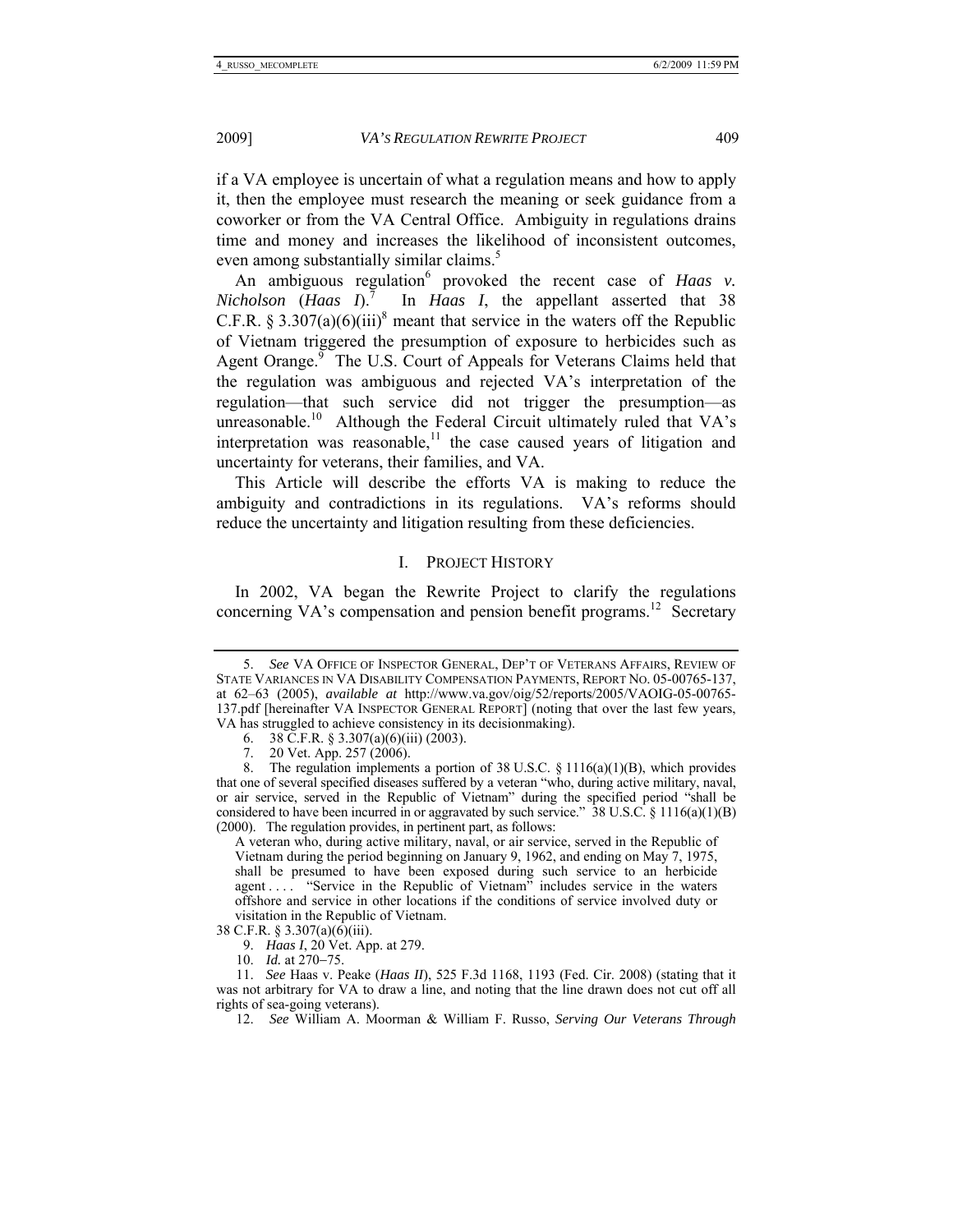Anthony J. Principi established an independent Office of Regulation Policy and Management to centrally manage and coordinate VA's rulemaking process and to execute the Rewrite Project.<sup>13</sup>

The Rewrite Project has three phases.<sup>14</sup> In the first phase, the project staff researched the history of each of the current regulations and made recommendations on how to rewrite each one.<sup>15</sup> In the second phase, the staff drafted the new regulations and organized them into thirteen subparts.<sup>16</sup> In the now-ongoing final phase, VA is publishing the new regulations, first as notices of proposed rulemaking (NPRMs), then ultimately as one final rule that will be the new Part 5 of Title 38 of the *Code of Federal Regulations*. 17

The Rewrite Project strives to use plain language in writing the regulations so that veterans, their representatives, and VA employees will more easily discern which regulations are relevant to specific claims and how they apply. Plain language alone, however, is not sufficient. It must also be easy to find the regulations pertinent to a particular benefit or procedure. Therefore, the Rewrite Project has reorganized the compensation and pension regulations into logical subparts so that readers can find the provisions that are relevant to them.

#### II. ORGANIZATION OF PART 5

Title 38 C.F.R. Part 5 will reorganize VA's current regulations into thirteen subparts.<sup>18</sup> Due to each subpart's size, VA published several subparts as two or three separate NPRMs.

The first major subdivision will be "Subpart A—General Provisions." It will include general definitions and policy provisions.<sup>19</sup>

"Subpart B—Service Requirements for Veterans" will contain information regarding military service, including what types of service qualify for VA purposes, the minimum service requirement, and periods of war. $^{20}$ 

*Clearer Rules*, 56 ADMIN. L. REV. 207, 209 (2004) (outlining the steps taken to clarify the regulations).

 <sup>13.</sup> *Id.* at 208.

 <sup>14.</sup> *Id.* at 209−17.

 <sup>15.</sup> *Id.* at 209−12.

 <sup>16.</sup> *Id.* at 212−16.

 <sup>17.</sup> *Id.* at 217.

 <sup>18.</sup> *See* 38 C.F.R. pt. 5 (2008) (listing Part 5 as reserved); *cf. id.* pt. 3 (consisting of four subparts, but with Subpart C listed as reserved).

 <sup>19.</sup> General Provisions, 71 Fed. Reg. 16,464 (Mar. 31, 2006) (to be codified at 38 C.F.R. pt. 5).

 <sup>20.</sup> Service Requirements for Veterans, 69 Fed. Reg. 4820 (Jan. 30, 2004) (to be codified at 38 C.F.R. pt. 5).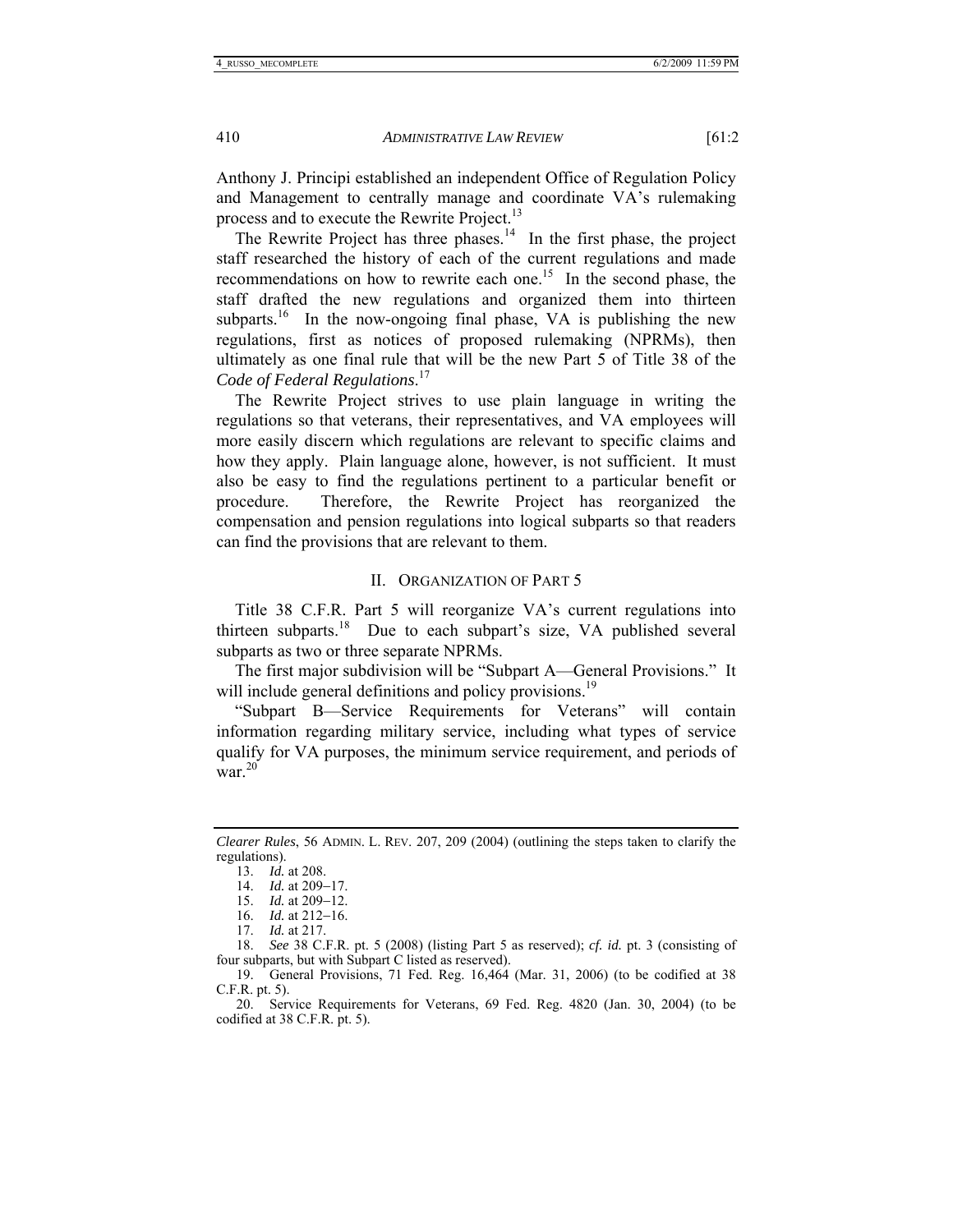"Subpart C—Adjudicative Process, General" will inform readers about VA claims procedures. The first portion of Subpart C will concern rules on filing VA benefits claims.<sup>21</sup> The second portion will include rules regarding the duties of VA and the rights and responsibilities of claimants and beneficiaries.<sup>22</sup> The third portion will concern general evidence requirements, general effective dates for rewards, revision of decisions, and protection of VA ratings. $^{23}$ 

"Subpart D—Dependents and Survivors" will inform readers how VA determines whether an individual is a dependent or a survivor for purposes of eligibility for VA benefits. It will also provide the evidence requirements for these determinations.<sup>24</sup>

"Subpart E—Claims for Service Connection and Disability Compensation" will inform readers how VA determines service connection and entitlement to disability compensation. The first portion of Subpart E will concern service-connected and other disability compensation.<sup>25</sup> The second portion will address presumptions related to service connection.<sup>26</sup> The third portion will list special ratings for severely injured veterans.<sup>27</sup>

"Subpart F—Nonservice-Connected Disability Pensions and Death Pensions" will include information on the three types of VA nonserviceconnected pensions. One portion of Subpart F will concern Old-Law Pension and Section 306 Pension,<sup>28</sup> while the other will outline VA's largest program: Improved Pension.<sup>29</sup>

"Subpart G—Dependency and Indemnity Compensation, Accrued Benefits, and Special Rules Applicable upon Death of a Beneficiary" will contain regulations governing claims for VA death benefits. One portion

 <sup>21.</sup> VA Benefit Claims, 73 Fed. Reg. 20,136 (Apr. 14, 2008) (to be codified at 38 C.F.R. pt. 5).

 <sup>22.</sup> Duties of VA; Rights and Responsibilities of Claimants and Beneficiaries, 70 Fed. Reg. 24,680 (May 10, 2005) (to be codified at 38 C.F.R. pt. 5).

 <sup>23.</sup> General Evidence Requirements, Effective Dates, Revision of Decisions, and Protection of Existing Ratings, 72 Fed. Reg. 28,770 (May 22, 2007) (to be codified at 38 C.F.R. pt. 5).

 <sup>24.</sup> Dependents and Survivors, 71 Fed. Reg. 55,052 (Sept. 20, 2006) (to be codified at 38 C.F.R. pt. 5).

 <sup>25.</sup> *See* Unified Agenda of Federal Regulatory and Deregulatory Actions, 72 Fed. Reg. 23,112 (Apr. 30, 2007) (to be codified at 38 C.F.R. ch. 1) (stating that regulations regarding service-connected and other disability compensation are in the proposed-rule stage and will be published in the *Federal Register* at a later date).

 <sup>26.</sup> Presumptions of Service Connection for Certain Disabilities, and Related Matters, 69 Fed. Reg. 44,614 (July 27, 2004) (to be codified at 38 C.F.R. pts. 3 & 5).

 <sup>27.</sup> Special Ratings, 73 Fed. Reg. 62,004 (Oct. 17, 2008) (to be codified at 38 C.F.R. pt. 5).

 <sup>28.</sup> Elections of Improved Pension; Old-Law and Section 306 Pension, 69 Fed. Reg. 77,578 (Dec. 27, 2004) (to be codified at 38 C.F.R. pt. 5).

 <sup>29.</sup> Improved Pension, 72 Fed. Reg. 54,776 (Sept. 26, 2007) (to be codified at 38 C.F.R. pt. 5).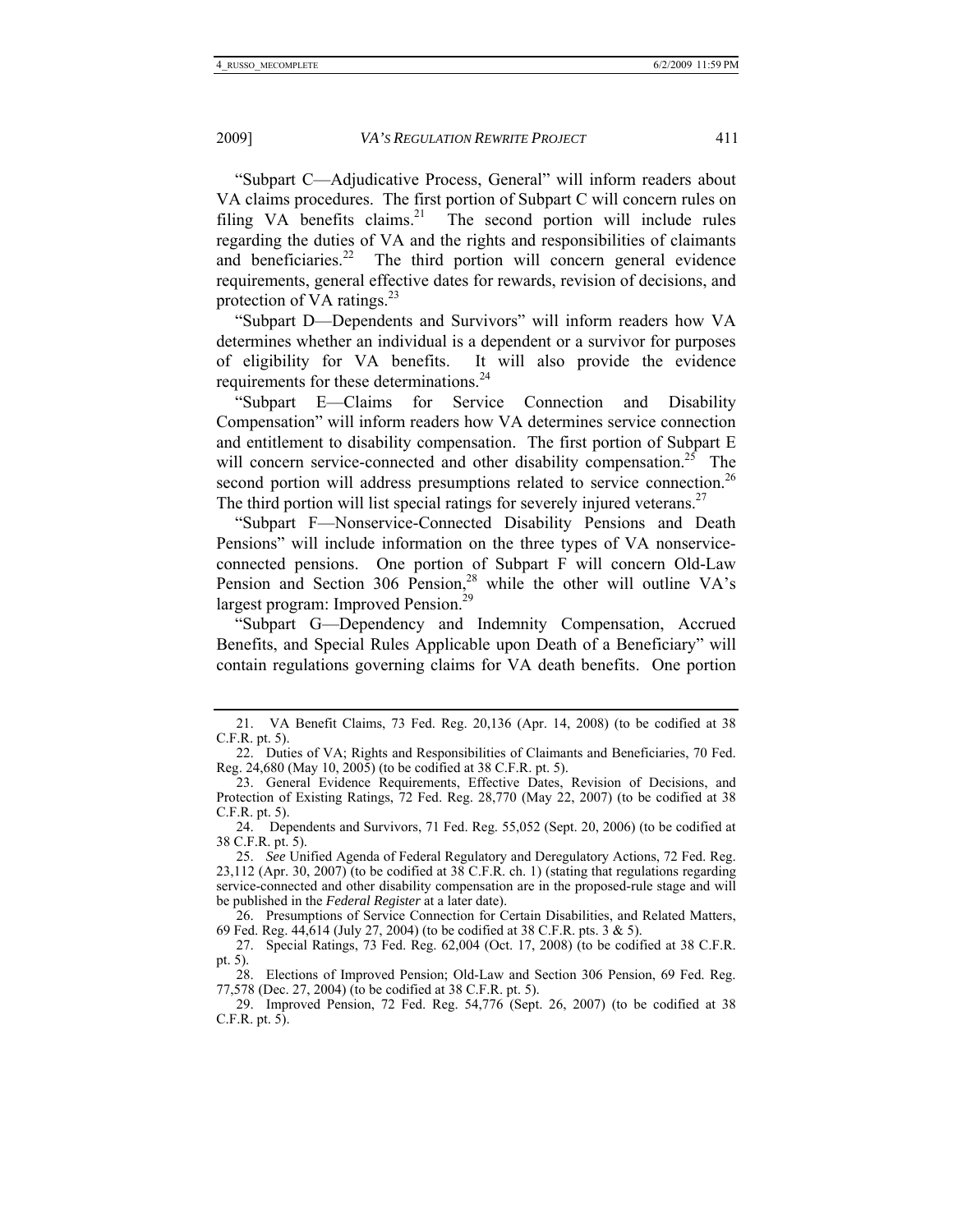of Subpart G will deal with dependency and indemnity compensation benefits and provisions on proof of death and service-connected cause of death.<sup>30</sup> The other portion contains rules that apply to the disposition of VA benefits when a claimant dies. $31$ 

"Subpart H—Special and Ancillary Benefits for Veterans, Dependents, and Survivors" will pertain to special and ancillary benefits, including benefits for children with various birth defects. $32$ 

"Subpart I—Benefits for Certain Filipino Veterans and Survivors" will pertain to the various benefits available to Filipino veterans and their survivors.<sup>33</sup>

"Subpart J—Burial Benefits" will pertain to burial allowances.<sup>34</sup>

"Subpart K—Matters Affecting the Receipt of Benefits" will contain provisions regarding bars to benefits, forfeiture of benefits, and renouncement of benefits.<sup>35</sup>

"Subpart L—Payments and Adjustments to Payments" will include general rate-setting rules, several adjustment and resumption regulations, and election-of-benefit rules. One portion of Subpart L will concern payments and adjustments to payments,<sup>36</sup> and the other will address payments to beneficiaries who are eligible for more than one benefit. $37$ 

The final subpart, "Subpart M—Apportionments to Dependents and Payments to Fiduciaries and Incarcerated Beneficiaries," will include regulations governing those categories of beneficiaries.<sup>38</sup>

 <sup>30.</sup> Dependency and Indemnity Compensation Benefits, 70 Fed. Reg. 61,326 (Oct. 21, 2005) (to be codified at 38 C.F.R. pt. 5).

 <sup>31.</sup> Accrued Benefits, Death Compensation, and Special Rules Applicable upon Death of a Beneficiary, 69 Fed. Reg. 59,072 (Oct. 1, 2004) (to be codified at  $\overline{38}$  C.F.R. pt. 5).

 <sup>32.</sup> Special and Ancillary Benefits for Veterans, Dependents, and Survivors, 72 Fed. Reg. 10,860 (Mar. 9, 2007) (to be codified at 38 C.F.R. pt. 5).

 <sup>33.</sup> Benefits for Certain Filipino Veterans and Survivors, 71 Fed. Reg. 37,790 (June 30, 2006) (to be codified at 38 C.F.R. pt. 5).

 <sup>34.</sup> Burial Benefits, 73 Fed. Reg. 19,021 (Apr. 8, 2008) (to be codified at 38 C.F.R. pt. 5).

 <sup>35.</sup> Matters Affecting the Receipt of Benefits, 71 Fed. Reg. 31,056 (May 31, 2006) (to be codified at 38 C.F.R. pt. 5).

 <sup>36.</sup> Payments and Adjustments to Payments, 73 Fed. Reg. 65,212 (Oct. 31, 2008) (to be codified at 38 C.F.R. pt. 5).

 <sup>37.</sup> Payments to Beneficiaries Who Are Eligible for More than One Benefit, 72 Fed. Reg. 56,136 (Oct. 2, 2007) (to be codified at 38 C.F.R. pt. 5).

 <sup>38.</sup> RegInfo.gov, Apportionments to Dependents and Payments to Fiduciaries and Incarcerated Beneficiaries, Regulation Identification Number Data for RIN 2900-AL74 (2008), http://www.reginfo.gov/public/do/eAgendaViewRule?ruleID=293493 (last visited Apr. 18, 2009) (to be codified at 38 C.F.R. pt. 5).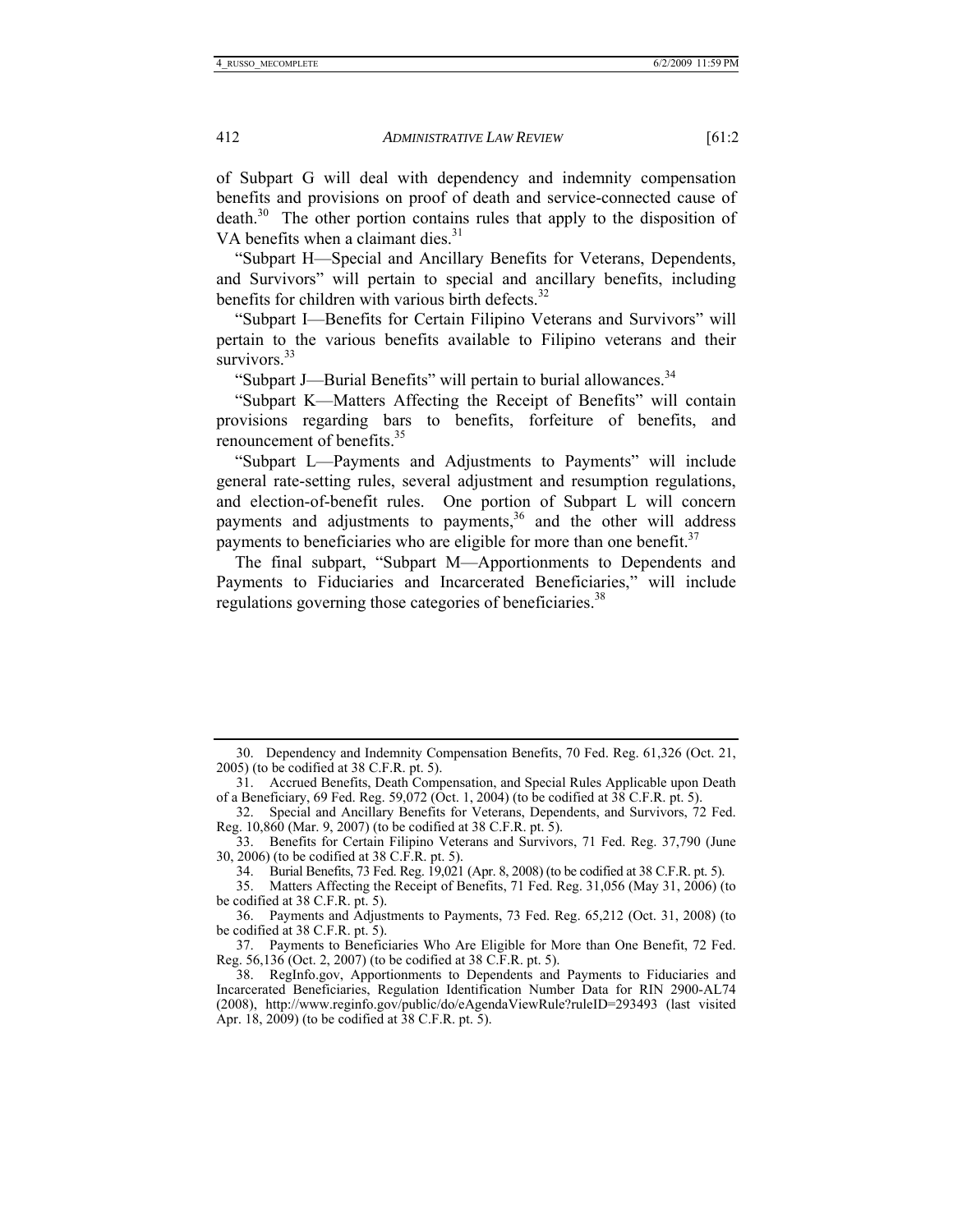#### III. REWRITE PROJECT METHODS

#### *A. Project Staffing*

The Rewrite Project is based in the Office of Regulation Policy and Management in VA's Office of General Counsel. One of the keys to its progress thus far is having detailees from different divisions within VA assigned to the project. There are staff members from VA Regional Offices whose experience adjudicating or processing claims brings invaluable perspective to how VA actually conducts a procedural transaction where a current Part 3 regulation may be unclear. These staff members also advise, based on their experiences, on whether they believe the VA Regional Office staff will understand the new regulatory language. Staff from the Board of Veterans' Appeals (Board) advises on which Part 3 regulations Regional Offices often misapply and consequently become the subject of administrative appeals. General Counsel litigation attorneys identify drafting errors that might provoke litigation and provide advice on how to avoid such errors.

# *B. Shooting at a Moving Target: Changes in Law During the Regulation Rewrite Project*

One of the main challenges of the Rewrite Project is that VA is rewriting a dynamic body of law. To keep it current, VA has amended 38 C.F.R. Part 3 dozens of times since the project began in February 2002. Most of these amendments have been the result of legislation,  $39$  while others have resulted from litigation. $40$  The Rewrite Project has incorporated each of these amendments into Part 5.

# *C. Global Issues List*

Regulations use terms with precise legal meanings, known as "terms of art," which derive from statutes and other regulations. A regulation drafter

 <sup>39.</sup> *See, e.g.*, Filipino Veterans' Benefits Improvements, 72 Fed. Reg. 8 (Jan. 3, 2007) (to be codified at 38 C.F.R. pt. 3); Accrued Benefits, 71 Fed. Reg. 78,368 (Dec. 29, 2006) (to be codified at 38 C.F.R. pt. 3); Additional Disability or Death Due to Hospital Care, Medical or Surgical Treatment, Examination, Training and Rehabilitation Services, or Compensated Work Therapy Program, 69 Fed. Reg. 46,426 (Aug. 3, 2004) (to be codified at 38 C.F.R. pt. 3).

 <sup>40.</sup> *See, e.g.*, Home Schooling and Educational Institution, 72 Fed. Reg. 6958 (Feb. 14, 2007) (to be codified at 38 C.F.R. pt. 3) (implementing Theiss v. Principi, 18 Vet. App. 204 (2004)); Claims Based on Aggravation of a Nonservice-Connected Disability, 71 Fed. Reg. 52,744 (Sept. 7, 2006) (to be codified at 38 C.F.R. pt. 3) (implementing Allen v. Brown, 7 Vet. App. 439 (1995)); Definition of Service in the Republic of Vietnam, 73 Fed. Reg. 20,566 (Apr. 16, 2008) (to be codified at 38 C.F.R. pt. 3) (implementing *Haas II*, 525 F.3d 1168 (Fed. Cir. 2008), and *Haas I*, 20 Vet. App. 257 (2006)).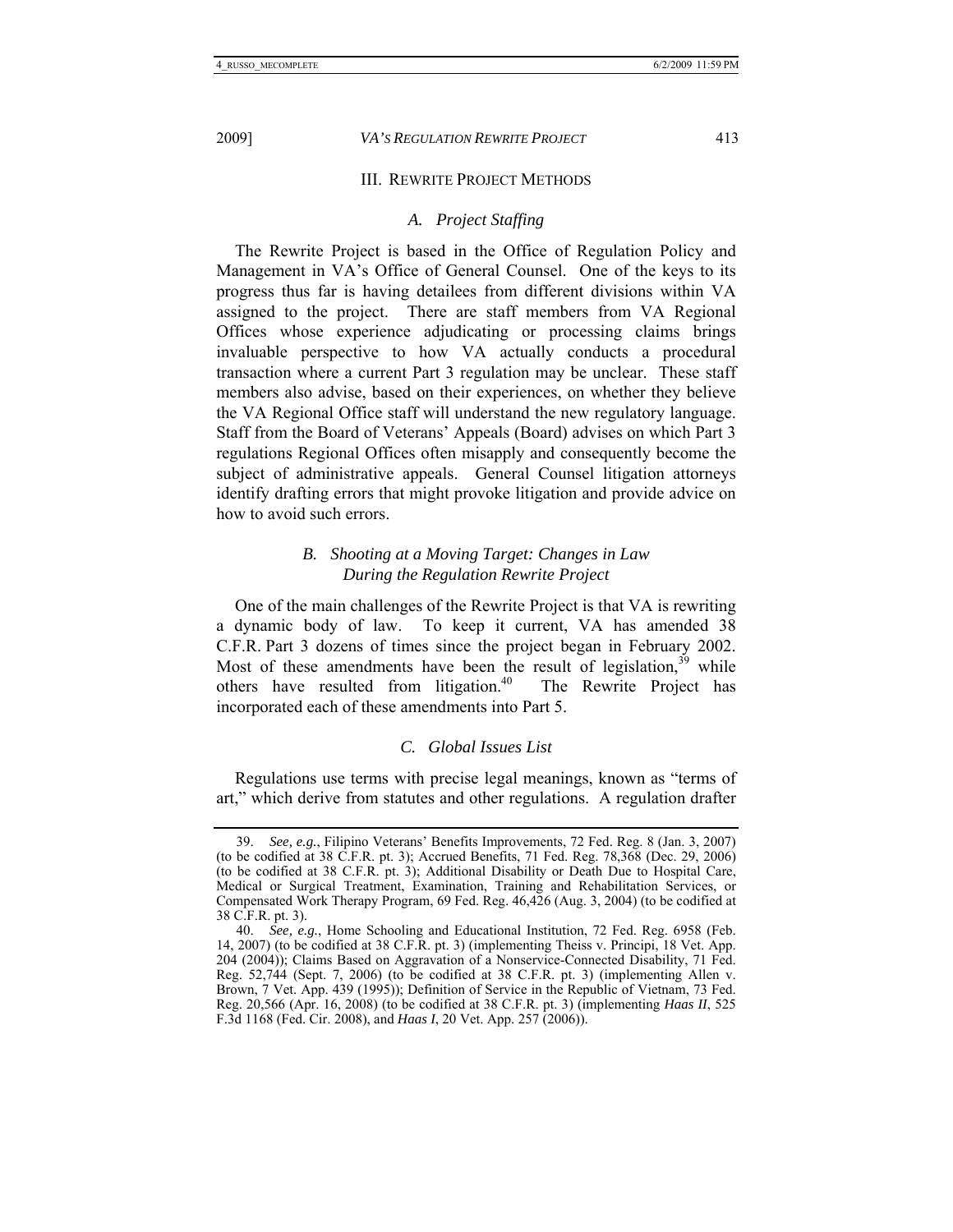must use terms of art consistently to prevent ambiguity in the regulations and confusion for the person using the regulations. The current Part 3 contains many inconsistent uses of terms, which the Rewrite Project has focused on addressing. For example, Part 3 uses *terminate* and *discontinue* interchangeably, without intending any different meaning. Part 3 also uses *claimant*, *beneficiary*, *veteran*, and *individual* interchangeably, even though these terms have substantive differences. VA intends to avoid repeating this problem in Part 5. To achieve consistency, our office created a "Global Issues List," which prescribes the consistent use of multiple terms to ensure that they are used uniformly in Part 5. The editors of the new regulations use this list to review the regulations before publication.<sup>41</sup>

#### *D. Distribution and Derivation Tables*

Part 5 restates virtually the entire substance of current Part 3 in a more organized fashion; our office rearranged thousands of Part 3's provisions. We made a distribution table showing where each provision of Part 3 will be in Part 5 as a reference tool for the public. The distribution table is organized with a fine level of detail to ensure that we do not leave any Part 3 provision out of Part 5 inadvertently. For example, the table indicates that the fourth through sixth sentences of § 3.102 will be located in § 5.3(b)(2). We also made a derivation table listing the Part 5 provisions and the Part 3 provisions from which they derive. VA will publish these tables as appendices to Part 5 to serve as a helpful reference tool for the public.

#### IV. IMPLEMENTATION OF THE NEW PART 5 REGULATIONS

On April 14, 2008, the Rewrite Project published the sixteenth of twenty  $NPRMs<sup>42</sup>$  All of the NPRMs are scheduled to be published by the end of Fiscal Year 2009 and the Final Rules by the end of Fiscal Year 2010. Replacing one body of law with another creates challenges for any adjudicative body, and VA is no exception. VA will need to update its information technology tools and its internal operating procedures to account for the new regulations. In addition, VA must train its employees thoroughly in the new regulations, including the organizational structure of Part 5 and the substantive changes made from Part 3 to Part 5.

 <sup>41.</sup> Regulations must be clear, but the need for consistent use of terms of art can strain the syntax of plain language. The challenge is to maintain the consistent, precise use of a term of art while permitting the variations in the syntax of a sentence that facilitate plain language.

 <sup>42.</sup> VA Benefit Claims, 73 Fed. Reg. 20,136 (Apr. 14, 2008) (to be codified at 38 C.F.R. pt. 5).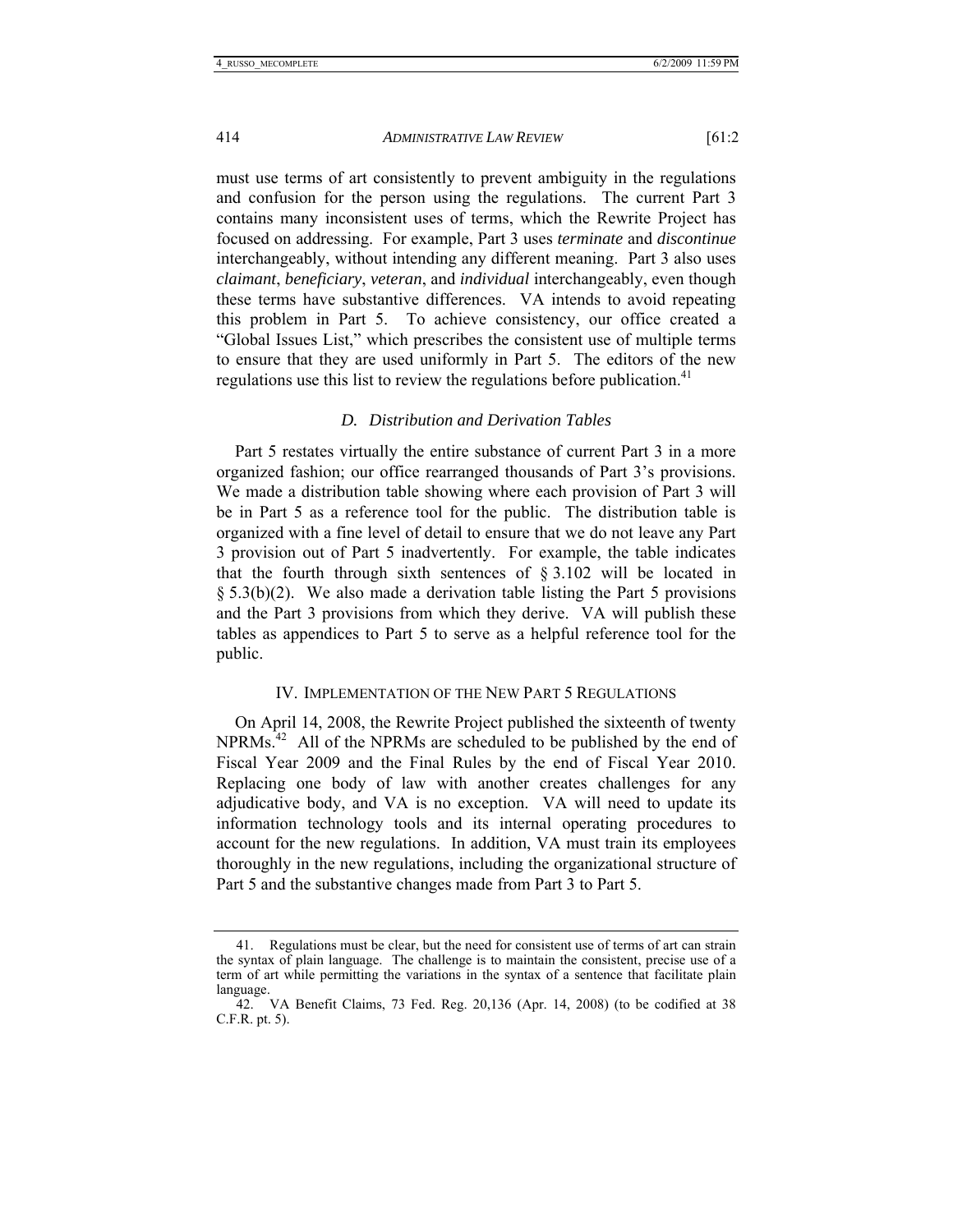To make the transition smoother for VA staff and other regulation users, VA plans to promulgate Part 5 with an applicability date. For claims pending with VA before that date, Part 3 would continue to apply. Part 5 would only affect claims filed on or after the applicability date. Clearly delineating the claims VA will administer under Part 3 from the claims it will administer under Part 5 should avoid confusion or litigation regarding any possible retroactive effect of Part  $5<sup>43</sup>$ 

# V. WHY PART 5 IS BETTER THAN PART 3

# *A. Organizational Structure of Individual Regulations*

Current Part 3 has several weaknesses: First, the poor organization of some Part 3 regulations obscures their intended meaning. For example, paragraph (a) of 38 C.F.R. § 3.344, "Stabilization of Disability Evaluations," consists of ten long sentences that relate to whether, how, and when VA reduces disability ratings that have been in effect for more than five years.44 These sentences are in no particular order, causing potential confusion as to the relationship among them. Part 5 will organize this material in small, discrete, clearly labeled paragraphs ordered in a logical sequence.<sup>45</sup>

Another example of a poorly organized regulation is 38 C.F.R. § 3.350.<sup>46</sup> Two paragraphs of the regulation implement part of a statute that authorizes VA to pay compensation to a veteran who "has suffered blindness in both eyes, rendering such veteran so significantly disabled as to be in need of regular aid and attendance."<sup>47</sup> Paragraph  $(c)(1)(v)$ essentially restates the statute.<sup>48</sup> Two paragraphs later, paragraph  $(c)(3)$ limits paragraph  $(c)(1)(v)$  by stating, in effect, that a veteran with vision as specified in paragraph  $(c)(3)$  does not meet the requirements of paragraph  $(c)(1)(v)$  unless VA finds an actual need for regular aid and attendance.<sup>49</sup>

 <sup>43.</sup> *See* Kuzma v. Principi, 341 F.3d 1327, 1329 (Fed. Cir. 2003) (holding that the Veterans Claims Assistance Act provision in question was not retroactively applicable); Karnas v. Derwinski, 1 Vet. App. 308, 314 (1991) (reversing and remanding the Board's decision to deny restoration of claimant's 100% service-connected disability rating for schizophrenia).

 <sup>44. 38</sup> C.F.R. § 3.344(a) (2008).

 <sup>45.</sup> General Evidence Requirements, Effective Dates, Revision of Decisions, and Protection of Existing Ratings: Protection of 5-Year Stabilized Ratings, 72 Fed. Reg. 28,770, 28,791–92 (May 22, 2007) (to be codified at 38 C.F.R. § 5.171).

 <sup>46. 38</sup> C.F.R. § 3.350 (2008).

 <sup>47. 38</sup> U.S.C. § 1114(m) (2000).

 <sup>48.</sup> *See* 38 C.F.R. § 3.350(c)(1)(v) (listing "[b]lindness in both eyes leaving the veteran so helpless as to be in need of regular aid and attendance" as a condition meriting "special monthly compensation").

<sup>49.</sup> *See id.* § 3.350(c)(3) (providing that the determination of actual need will be made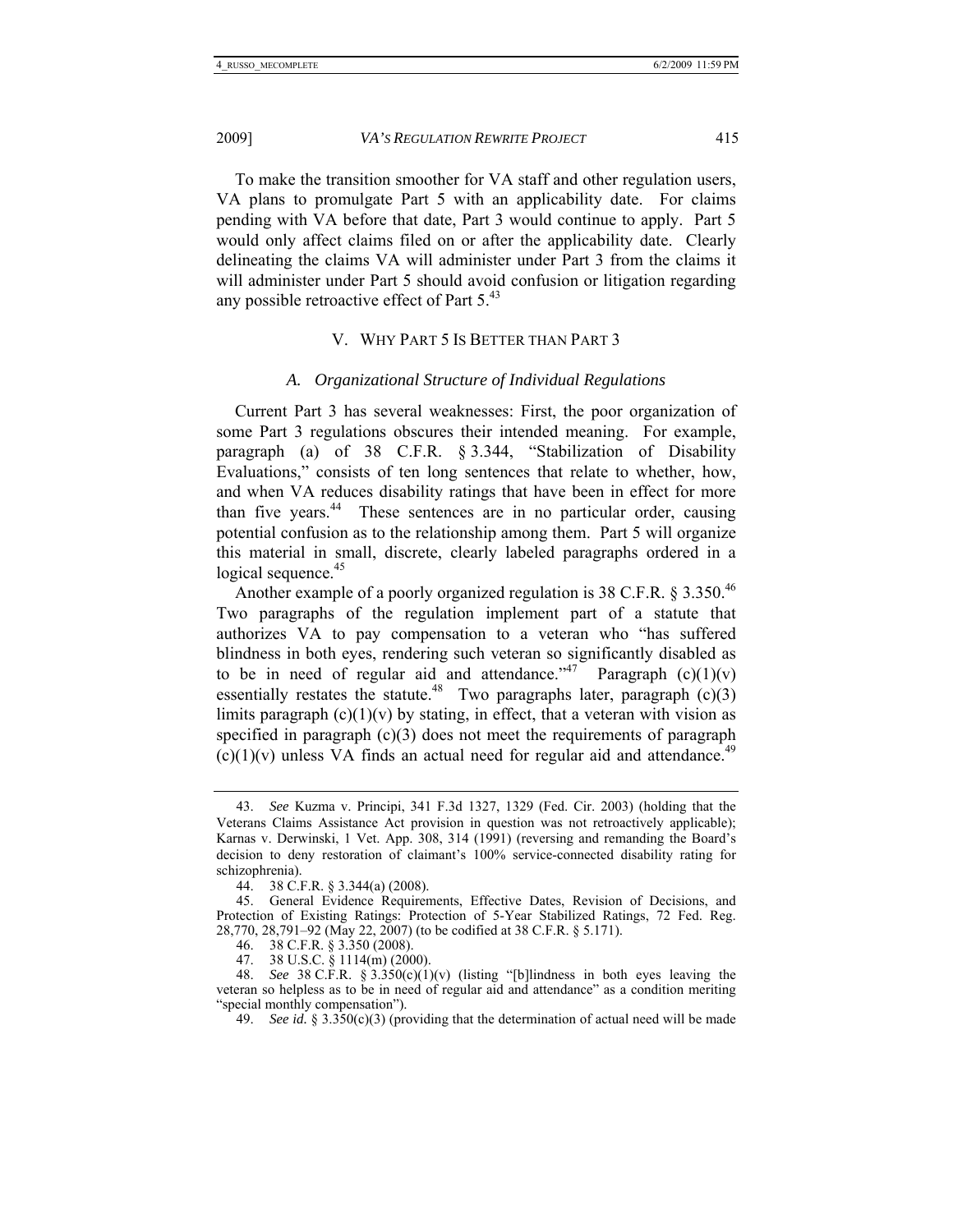By separating these two paragraphs with another paragraph, Part 3 makes the relationship between them unclear. The separation can even mislead the reader to interpret the vision criteria as a basis to allow the benefit rather than as a trigger for additional process.

Part 5 will clarify this point by juxtaposing the general rule and its limitation. Section 5.326(i) will provide as follows:

Blindness in both eyes leaving the veteran so significantly disabled as to need regular aid and attendance. If the veteran has visual acuity of 5/200 or less in both eyes or concentric contraction of the visual field to 5 degrees or less in both eyes, then entitlement to compensation at the section 1114(m) rate will be determined on the facts in the individual case.<sup>50</sup>

Thus, Part 5 will significantly clarify our rules by organizing them more logically.

#### *B. Clear Writing*

A second weakness in VA's current regulations is the convoluted expression of simple concepts in current Part 3, which makes VA's already technical regulations difficult to understand and apply. For example, the rules for entitlement to one benefit include the circumlocution "in the absence of the provision of" a certain condition of entitlement to the benefit.<sup>51</sup> Part  $\hat{5}$  will simplify this by replacing "in the absence of the provision of" with, simply, "without."<sup>52</sup>

Part 3 has many regulations that act as guidance to VA staff for applying the substantive rules but is unclear in many cases. Much of this guidance assumes that the reader has extensive knowledge of the benefit program to which it pertains and thus confuses those who do not. For example, one VA regulation provides, in pertinent part, that "[t]he special monthly compensation provided by 38 U.S.C. § 1114(*o*) is payable for any of the following conditions: . . . (ii) [c]onditions entitling to two or more of the rates (no condition being considered twice) provided in 38 U.S.C. § 1114(*l*) through  $(n)$ ."<sup>53</sup>

As guidance to the VA adjudicator, a subsequent paragraph of the regulation provides that "[p]aralysis of both lower extremities together with loss of anal and bladder sphincter control will entitle to the maximum rate under 38 U.S.C. 1114(*o*), through the combination of loss of use of both

on the facts of a particular case).

 <sup>50.</sup> Special Ratings, 73 Fed. Reg. 62,004, 62,022 (Oct. 17, 2008) (to be codified at 38 C.F.R. § 5.326).

 <sup>51. 38</sup> C.F.R. § 3.352(b)(1)(iii) (2008).

 <sup>52.</sup> Special Ratings, 73 Fed. Reg. at 62,024.

 <sup>53. 38</sup> C.F.R. § 3.350(e)(1)(ii).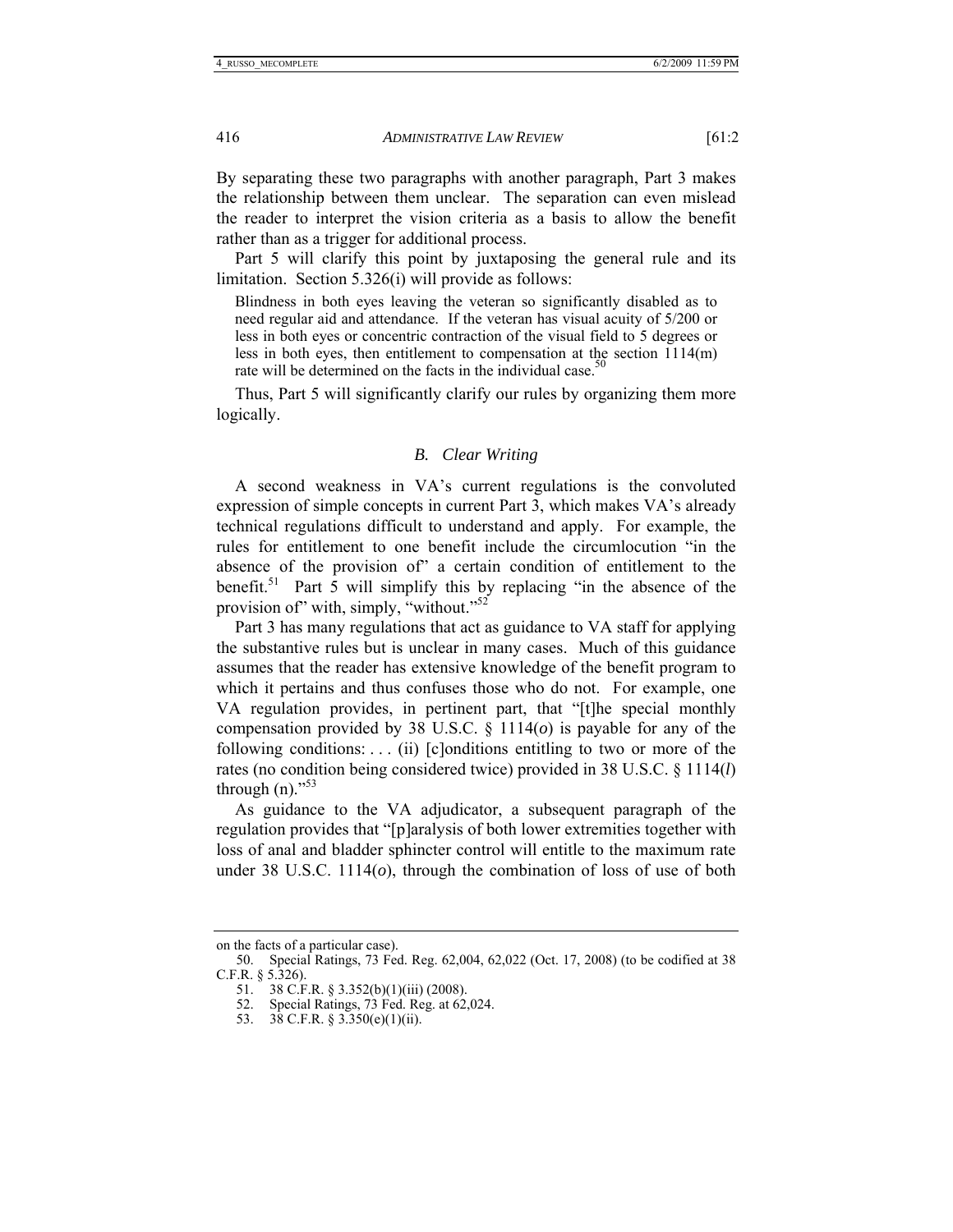legs and helplessness."54 This regulation means that paralysis of both lower extremities counts as one of the two or more sets of disabilities for which the veteran is entitled to compensation under § 1114(*l*)–(n); loss of control of the sphincter of the bladder together with loss of control of the sphincter of the anus counts as the other.

The clause "through the combination of loss of use of both legs and helplessness" explains how the clause works before it satisfies the requirements for the maximum rate under  $\S 1114(o)$ .<sup>55</sup> To understand this guidance, the reader must infer that paralysis comprises one of the two or more rates under 38 U.S.C. § 1114(*l*)–(n). The reader must also presume that incontinence invariably renders one in need of regular aid and attendance. Finally, the reader must know that the need for regular aid and attendance comprises one of the two or more rates under 38 U.S.C. § 1114(*l*)–(n). It is not clear that 38 C.F.R. § 3.350(e)(2) relates to paragraph  $(e)(1)(ii)$  without considerable study of the entire section or prior expertise in entitlements under 38 U.S.C. § 1114(*o*).

Inclusion of guidance that requires great expertise to understand compels the less experienced reader to struggle to figure out whether the guidance substantively modifies the sentence before it. In 38 C.F.R. § 3.350(e), the inclusion of guidance does not substantively modify the preceding sentence and is therefore unnecessary. By removing confusing, nonsubstantive guidance, Part 5 will state the criteria for the benefit much more simply: "VA will pay special monthly compensation (SMC) under 38 U.S.C. 1114(*o*) for any of the following combinations of disabilities: . . . . (d) Loss of use of both lower extremities together with loss of anal and bladder sphincter control."<sup>56</sup>

#### *C. Incorporating Judicial Precedents*

Some judicial precedents have stated essential principles of veterans law so aptly that they have become bywords or established formulas for those principles. Others have proscribed VA practices in adjudicating certain types of claims, some of which have never been codified into VA's regulations. Part 5 includes many of these judicial precedents in VA's regulations.

Among the most significant judicial precedents is *Caluza v. Brown*, which sets out the basic requirements for proving service connection in VA claims: (1) a current disability, (2) "incurrence or aggravation of a disease

 <sup>54.</sup> *Id.* § 3.350(e)(2) (emphasis added).

<sup>55</sup>*. Id.*

 <sup>56.</sup> Special Ratings, 73 Fed. Reg. 62,004, 62,022–23 (Oct. 17, 2008) (to be codified at 38 C.F.R. § 5.330).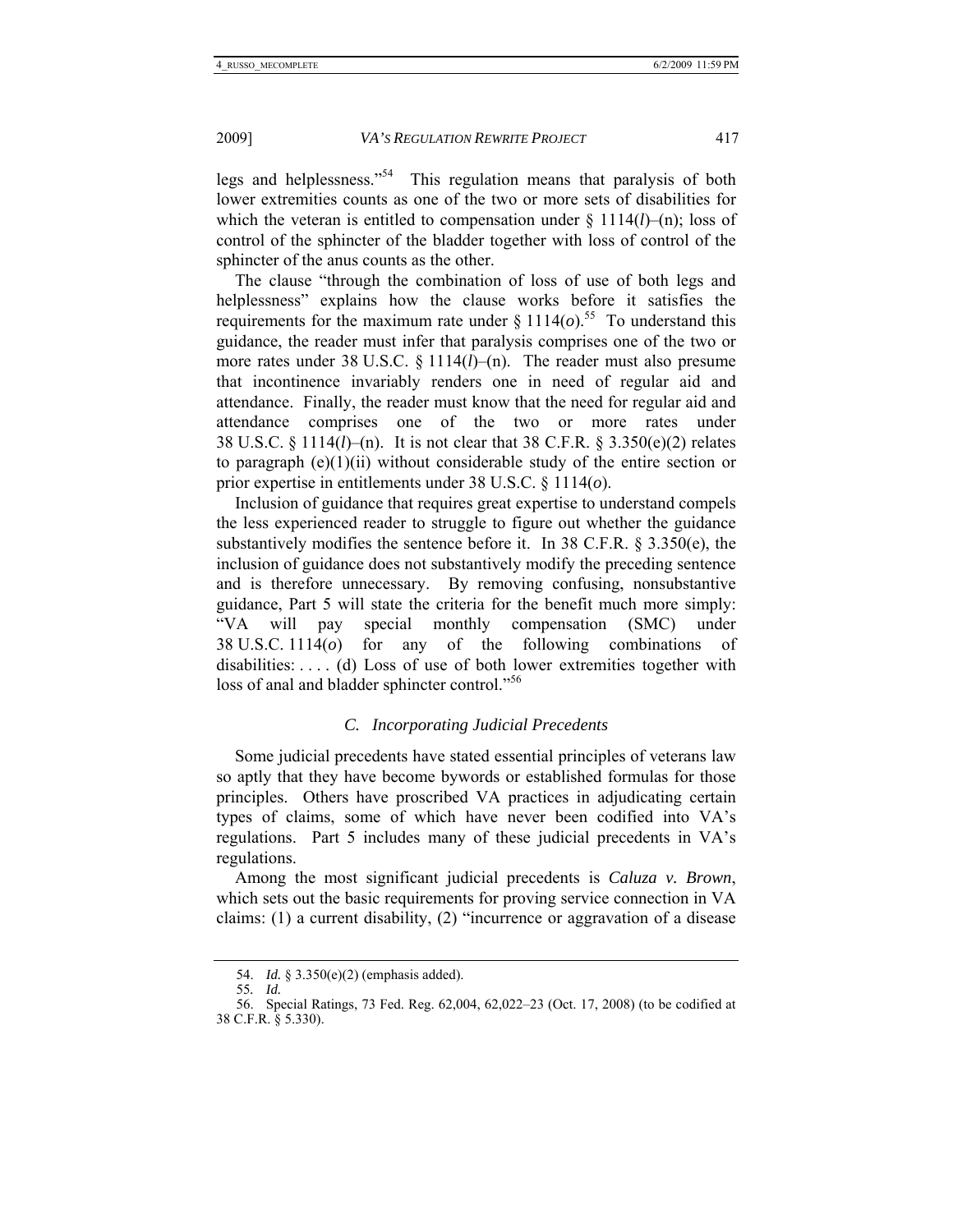or injury in service," and (3) a link between the two.<sup>57</sup> To aid readers, VA will include this concise statement of the law of establishing service connection in Part  $5.^{58}$ 

Another example is the current Part 3 regulation, which provides that "medical judgment will be exercised in making determinations relative to the effect of intercurrent injury or disease."<sup>59</sup> The regulation, however, is not explicit about whose medical judgment to use.<sup>60</sup> In *Colvin v. Derwinski*, the court held that the Board of Veterans' Appeals must consider only independent medical evidence to support findings rather than provide its own medical judgment to decide the claim.<sup>61</sup>  $\tilde{V}A$  has since construed this holding as applying to VA claims adjudicators generally. To implement the court's holding in *Colvin*, Part 5 will not repeat the "medical judgment" language of 38 C.F.R. § 3.307(d) in the counterpart regulation.<sup>62</sup> This will ensure that VA adjudicators consider only evidence of record in a claim and that they not perceive a conflict between a regulation that appears to instruct the adjudicator to exercise medical judgment and the rule in *Colvin* proscribing precisely that practice.

Part 5 will also incorporate (in  $\S 5.260$ <sup>63</sup> the holding from *Routen v.* West, where the court stated the purpose of presumptions of service connection: "The presumption affords a party, for whose benefit the presumption runs, the luxury of not having to produce specific evidence to establish the point at issue. When the predicate evidence is established that triggers the presumption, the further evidentiary gap is filled by the presumption.<sup> $564$ </sup> Another example will be the new 38 C.F.R. § 5.261(d),<sup>65</sup> which will codify *Splane v. West*, 66 where the Federal Circuit ruled that the presumption of service connection found in 38 U.S.C.  $\frac{1112(a)^{67}}{20}$  applies not only to diseases incurred in service, but also to diseases that existed prior to and were aggravated by service.<sup>68</sup>

60. *Id.* 

63. *Id.*

- 66. 216 F.3d 1058 (Fed. Cir. 2000).
- 67. 38 U.S.C. § 1112(a) (2000).

 <sup>57. 7</sup> Vet. App. 498, 506 (1995).

 <sup>58.</sup> *See* Unified Agenda of Federal Regulatory and Deregulatory Actions, 72 Fed. Reg. 23,112 (Apr. 30, 2007) (to be codified at  $38$  C.F.R. § 5.243) (announcing the proposed rule stage for service-connected disability compensation).

 <sup>59. 38</sup> C.F.R. § 3.307(d) (2008).

 <sup>61. 1</sup> Vet. App. 171, 175 (1991), *vacated*, Hodge v. West, 155 F.3d 1356, 1360 (Fed. Cir. 1998).

 <sup>62.</sup> Presumptions of Service Connection for Certain Disabilities, and Related Matters, 69 Fed. Reg. 44,614, 44,624 (July 27, 2004) (to be codified at 38 C.F.R. § 5.260).

 <sup>64. 142</sup> F.3d 1434, 1440 (Fed. Cir. 1998).

 <sup>65.</sup> Presumptions of Service Connection for Certain Disabilities and Related Matters, 69 Fed. Reg. at 44,624–25 (to be codified at 38 C.F.R. § 5.261(d)).

 <sup>68.</sup> *See Splane*, 216 F.3d at 1068 (stating that "the most logical reading of [§] 1112(a) indicates that Congress intended to include preexisting conditions in the presumption of in-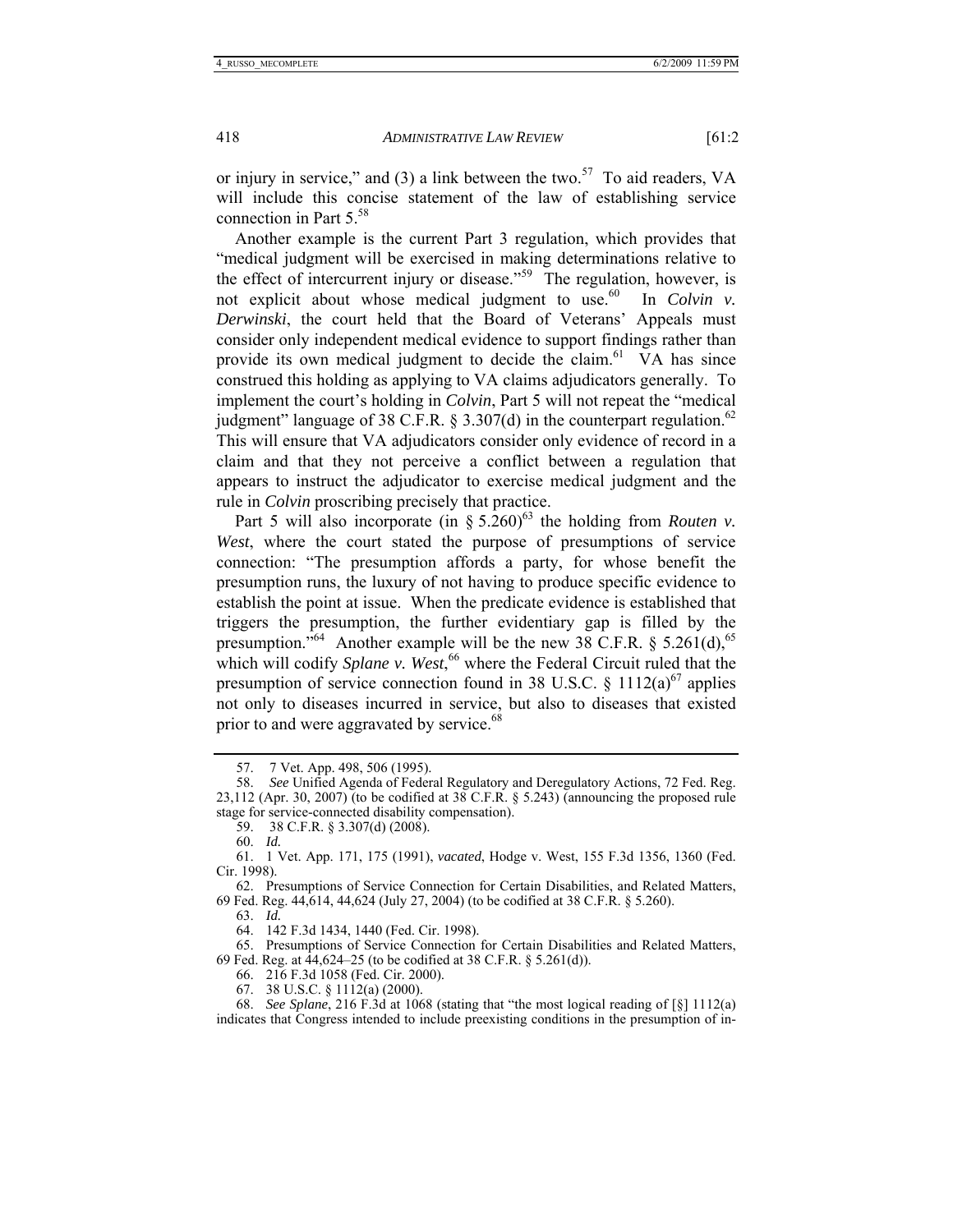# *D. Incorporating VA General Counsel Precedent Opinions*

VA General Counsel occasionally issues "precedent opinions" which are binding on VA.<sup>69</sup> Some of these precedent opinions have never been codified into VA's regulations. Part  $\overline{5}$  will codify the holdings of precedent opinions pertaining to compensation and pension regulations so that users of the regulations can find all relevant law in one place, rather than having to scour the various sources.

One example is VA General Counsel Precedent Opinion 3-97.70 In some programs, the law requires VA to offset certain benefits by a beneficiary's  $\frac{1}{2}$  income,<sup>71</sup> and judicial opinion has revealed the need for regulatory guidance on how to calculate such offsets.<sup>72</sup> In 1997, the General Counsel held that

Section 1318(d) of title 38 United States Code, requires offset against survivors' benefits payable under section 1318 of amounts received by the beneficiary pursuant to an award, settlement, or compromise based on a claim for damages resulting from the death of a veteran, i.e., the types of damages typically recoverable under state wrongful death statutes, but does not require offset of amounts received pursuant to a survival action as compensation for injuries suffered by the veteran prior to his or her death.<sup>73</sup>

Part 5 will incorporate this General Counsel Precedent Opinion in 38 C.F.R. § 5.522: "Dependency and indemnity compensation benefits for survivors of certain veterans rated totally disabled at time of death―offset of wrongful death damages."<sup>74</sup> VA pays dependency and indemnity

 73. Precedent Opinion 3-97, *supra* note 70; Summary of Precedent Opinions of the General Counsel, 62 Fed. Reg. 15,565, 15,566 (Apr. 1, 1997).

service occurrence").

 <sup>69.</sup> *See* 38 C.F.R. § 14.507 (2008) (providing that precedent opinions are binding "unless there has been a material change in [the] controlling statute or regulation[s]" or until overruled by a subsequent opinion or judicial decision).

 <sup>70.</sup> General Counsel Precedent Opinion, Offset of Benefits Under 38 U.S.C. § 1318, VAOPGCPREC 3-97 (Jan. 16, 1997) [hereinafter Precedent Opinion 3-97].

 <sup>71.</sup> *See* 38 U.S.C. § 1315(b) (2000) (requiring that when there is only one parent, dependency and indemnity compensation to the parent be reduced by the amount of the parent's annual income); 38 U.S.C. § 1503 (2000) (defining the method for calculating annual income);  $38 \text{ U.S.C. }$   $\S$  1521 (2000) (providing that unmarried veterans of war not supporting any children may have their pensions reduced by the amount of the veteran's income).

 <sup>72.</sup> *See* Bryan v. West, 13 Vet. App. 482, 487 (2000). The Court revealed VA's need to regulate in its instruction on remand to the Board of Veterans' Appeals:

 $(1)$  How much money was received by a plaintiff other than [the VA claimant];  $(2)$ Whether the money received by such a plaintiff was received ultimately by [the VA claimant] through estate distribution; (3) If so, whether such distribution was considered received by [the VA claimant]; and (4) Whether the money received by her attorney was, in contemplation of law, "received" by [the VA claimant]. *Id.* at 489.

 <sup>74.</sup> Dependency and Indemnity Compensation Benefits, 70 Fed. Reg. 61,326, 61,343−44 (Oct. 21, 2005) (to be codified at 38 C.F.R. § 5.522).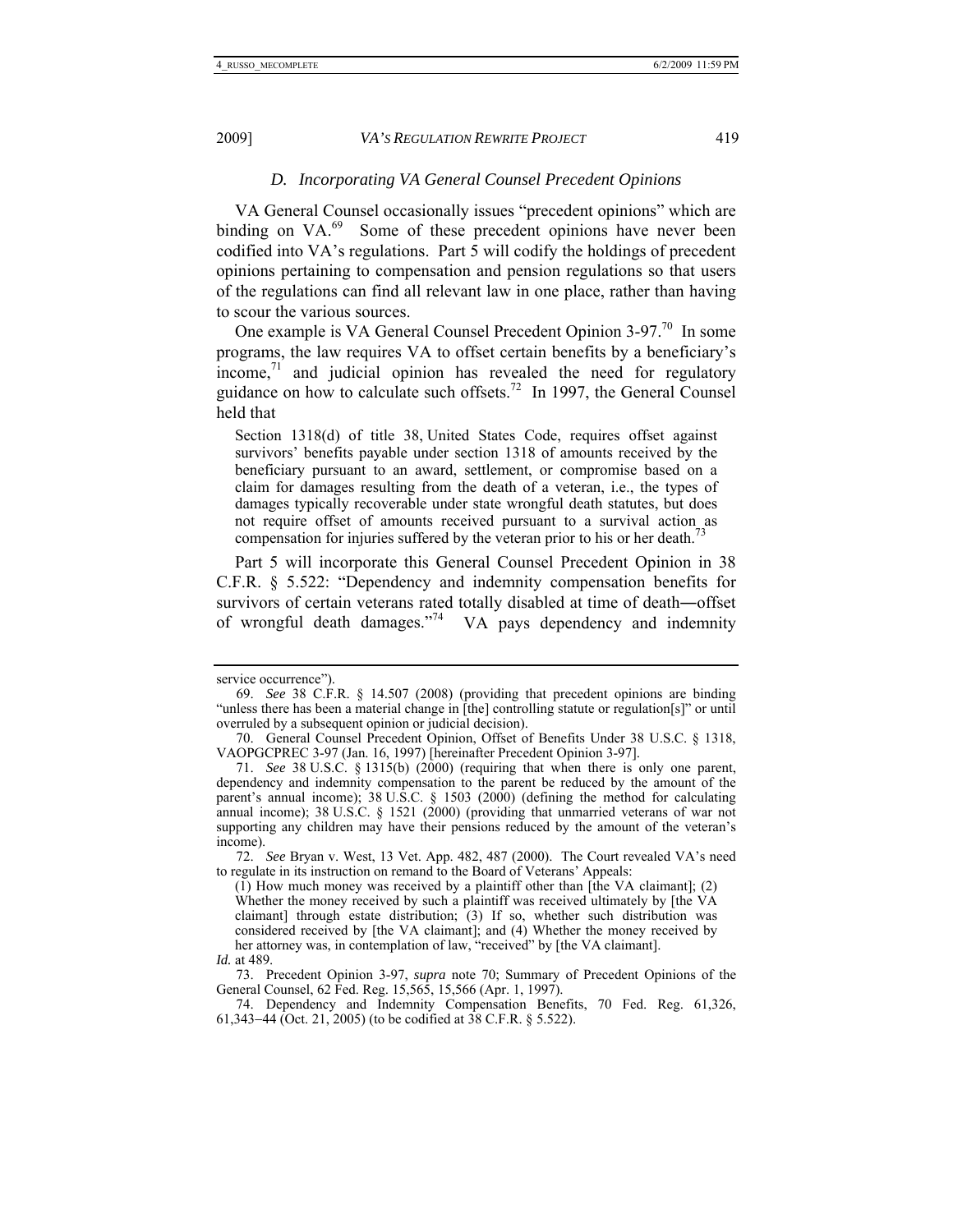compensation (DIC) benefits to survivors of veterans who had received disability compensation at the total disability rate continuously for ten years prior to their death.<sup>75</sup> Section 5.522 identifies damages typically recoverable under wrongful death statutes that offset payments of certain dependency and indemnity compensation.<sup>76</sup> Paragraph 5.522(c)(1) will provide, in part, "Damages recoverable as compensation for injuries suffered by, or economic loss sustained by, the veteran prior to death such as wages lost prior to death, medical expenses, and compensation for the veteran's pain and suffering prior to death are excluded [from the amount offset]."77

This General Counsel's Precedent Opinion is favorable to claimants because it reduces the amount of the offset.<sup>78</sup> By codifying this holding, Part 5 will clarify a difficult point of law for the public and VA employees.

Part 5 will codify two other General Counsel Precedent Opinions<sup>79</sup> to clarify the rules governing adjustment of disability compensation and DIC paid to incarcerated beneficiaries.<sup>80</sup> Pursuant to the holdings in those opinions, § 5.810(b) will identify participation in a community control program and confinement in a state hospital or halfway house as types of confinement or control of a person by civil authorities because of commission of a felony that are not incarceration. VA's current regulations do not address these groups. The new regulation will clearly preclude adjustment of monetary benefits for such persons.

 <sup>75. 38</sup> C.F.R. § 3.22(a) (2008).

 <sup>76.</sup> *See* Dependency and Indemnity Compensation Benefits, 70 Fed. Reg. at 61,343–44 (stating that such an "offset includes damages . . . such as reimbursement for the loss of support, services, and other contributions, which the surviving spouse or child would have received if the veteran had lived and, where allowed, reimbursement for pain, suffering or mental anguish of the survivors due to death").

 <sup>77.</sup> *Id.* at 61,343.

 <sup>78.</sup> Precedent Opinion 3-97, *supra* note 70.

 <sup>79.</sup> *See* VA General Counsel Precedent Opinion, Reduction of Benefits Pursuant to 38 U.S.C. §§ 3113 and 505, VAOPGCPREC 3-90 (Mar. 20, 1990) (holding that confinement in a state hospital is not incarceration); VA General Counsel Precedent Opinion, Reduction of Compensation During Incarceration Pursuant to 38 U.S.C. § 3113—Community Control, VAOPGCPREC 59-91 (June 24, 1991) (finding that participation in a community control program is not incarceration); Summary of Legal Interpretation of the General Counsel— Precedent Opinion 3-90, Reduction of Benefits, 55 Fed. Reg. 26,805 (June 29, 1990); Summary of Precedent Opinions of the General Counsel, 56 Fed. Reg. 50,149 (Oct. 3, 1991).

 <sup>80.</sup> *See* Unified Agenda of Federal Regulatory and Deregulatory Actions, 72 Fed. Reg. 23,112 (Apr. 30, 2007) (announcing the proposed rule stage for "Apportionments to Dependents and Payments to Fiduciaries and Incarcerated Beneficiaries").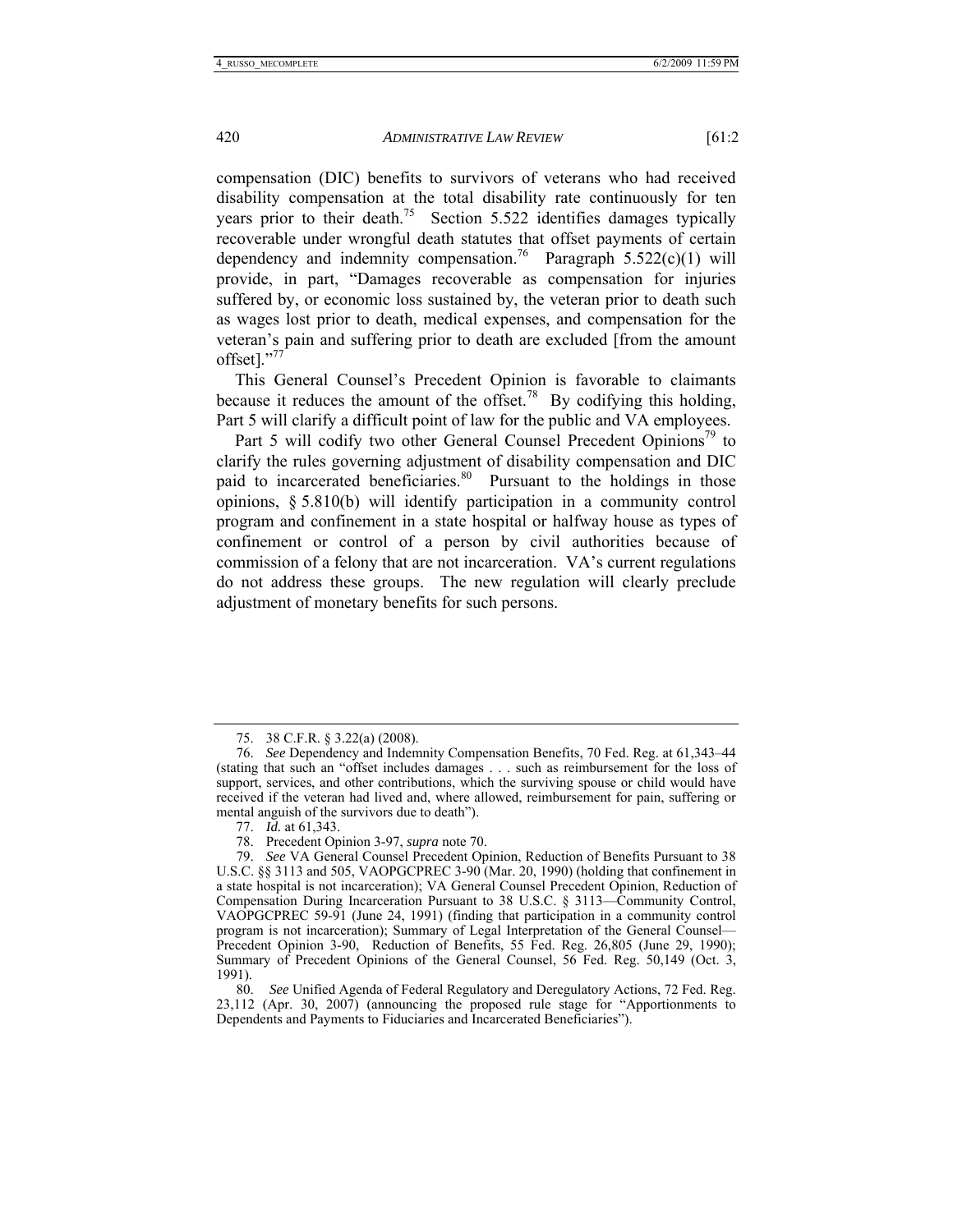# *E. Gap-Filling*

It is common for a body of law to have gaps, resulting in a lack of guidance in certain specific situations. Part 5 will fill the gaps in current Part 3 that the Rewrite Project staff has identified.<sup>81</sup>

In two new rules,  $82$  Part 5 will clarify that a discharge or release from a period of service under other than honorable conditions or a discharge or dismissal for commission of an act that results in a statutory bar to VA benefits, bars VA benefits only for that period of service. Neither discharge bars the award of benefits based upon other qualifying periods of service.<sup>83</sup> This will fill the gap in 38 C.F.R. § 3.12, which fails to clarify this point, and avoid potential confusion in cases where the veteran had one period of service that ended with a discharge under dishonorable conditions but also had one or more other periods of service that ended with a discharge under other-than-dishonorable conditions.

The Rewrite Project also strives to eliminate the type of gap that caused the ambiguity that provoked the *Haas* litigation.<sup>84</sup> In *Haas II*, the Federal Circuit noted that Part 5 will clarify VA's rules on herbicide exposure "to make it clear that veterans who served in waters offshore but did not enter Vietnam, either on its land mass or in its inland waterways cannot benefit from this presumption."85

#### **CONCLUSION**

As discussed above, VA's new regulations will serve the three constituencies of VA's compensation and pension regulations significantly better than current Part 3 does. These three constituencies are (1) the veterans and dependents whose benefits the regulations implement, (2) the veterans' representatives in the claims process, and (3) the VA staff who apply the regulations. Because Part 5 will be clearer than Part 3, claims can be more precise and the claims process will therefore be more efficient.

Non-attorney veterans service officers, employed by veterans

 <sup>81.</sup> *Compare* 38 C.F.R. § 3.12 (2008) (lacking a provision regarding the basic eligibility for VA benefits of certain former service members who had more than one period of service), *with* Service Requirements for Veterans, 69 Fed. Reg. 4820, 4838 (Jan. 30, 2004) (to be codified at 38 C.F.R.  $\S$  5.30(b)(1) & 5.31(b)(1)) (filling in the gap).

 <sup>82.</sup> Service Requirements for Veterans, 69 Fed. Reg. at 4838.

 <sup>83.</sup> *Id*.

 <sup>84.</sup> *See supra* notes 5–11 and accompanying text.

 <sup>85.</sup> *Haas II*, 525 F.3d 1168, 1182 (Fed. Cir. 2008) (quoting Presumptions of Service Connection for Certain Disabilities, and Related Matters, 69 Fed. Reg. at 44,620 (to be codified at 38 C.F.R. pt. 5)). The ambiguity of regulation 38 C.F.R. § 3.307 will be further clarified in proposed Part 5. Presumptions of Service Connection for Certain Disabilities, and Related Matters, 69 Fed. Reg. 44,614, 44,620 (July 27, 2004) (to be codified at 38 C.F.R. pt. 5).